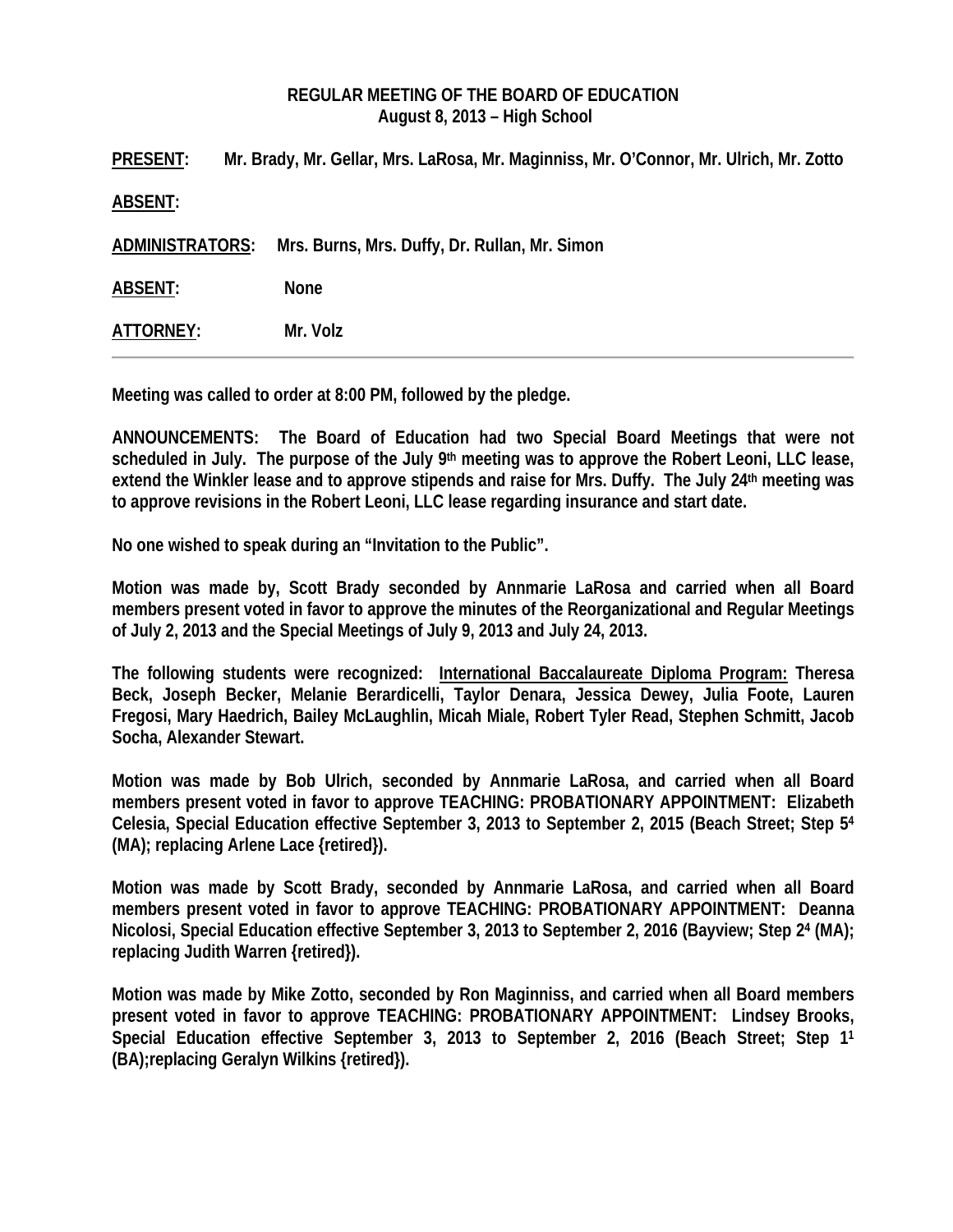**Motion was made by Mike Zotto, seconded by Bob Ulrich, and carried when all Board members present voted in favor to approve TEACHING: PROBATIONARY APPOINTMENT: Tara Annunziata, Mathematics, effective September 3, 2013 to September 2, 2016 (High School; Step 11 (BA); replacing Pearl Remily {retired}).** 

**Motion was made by Mike Zotto, seconded by Ron Maginniss, and carried when all Board members present voted in favor to approve TEACHING: PART-TIME APPOINTMENT: Pamela Cirasole, Music, effective September 3, 2013 (District-wide; Step 126 (MA) {pro-rated at .6} newly budgeted position).**

**Motion was made by Scott Brady, seconded by Ron Maginniss, and carried when all Board members present voted in favor to approve TEACHING: PART-TIME APPOINTMENT: Alyssa Urbach, Mathematics effective September 3, 2013 (High School; Step11 (BA) {pro-rated at .8}; replacing Melissa Kennedy {retired}).** 

**Motion was made by Bob Ulrich , seconded by Ron Maginniss, and carried when all Board members present voted in favor to approve CLASSIFIED (CIVIL SERVICE): RESIGNATION: Carolynn Beyhl, Special Education Aide, effective September 3, 2013 (High School).** 

**Motion was made by Mike Zotto, seconded by Ron Maginniss, and carried when all Board members present voted in favor to approve CLASSIFIED (CIVIL SERVICE): RESIGNATION: Kathleen Culkin, Part-Time Food Service Worker, effective September 3, 2013 (High School).** 

**Motion was made by Mike Zotto, seconded by Ron Maginniss, and carried when all Board members present voted in favor to approve CLASSIFIED (CIVIL SERVICE): RESIGNATION: Sharon DaSilva, Part-Time Assistant Cook, effective July 15, 2013 (High School).** 

**Motion was made by Mike Zotto, seconded by Scott Brady, and carried when all Board members present voted in favor to approve CLASSIFIED (CIVIL SERVICE): RESIGNATION: Josephine Mariani, Cafeteria Aide, effective September 3, 2013 (Bayview).** 

**Motion was made by Scott Brady, seconded by Bob Ulrich, and carried when all Board members present voted in favor to approve CLASSIFIED (CIVIL SERVICE): RESIGNATION: Natalee Schaeffer, Preferred Substitute Teacher (ISS), effective June 30, 2013 (High School).** 

**Motion was made by Mike Zotto, seconded by Bob Ulrich, and carried when all Board members present voted in favor to approve CLASSIFIED (CIVIL SERVICE): RESIGNATION: Kim Smith, Cafeteria Aide, effective September 3, 2013 (Udall).** 

**Motion was made by Scott Brady, seconded by Ron Maginniss, and carried when all Board members present voted in favor to approve CLASSIFIED (CIVIL SERVICE): LEAVE OF ABSENCE unpaid: Carol Caruso, Cafeteria Aide, effective September 3, 2013 through June 27, 2014 (High School).** 

**Motion was made by Scott Brady, seconded by Bob Ulrich, and carried when all Board members present voted in favor to approve CLASSIFIED (CIVIL SERVICE): CHANGE IN STATUS: Richard Kelly, Chief Custodian, effective September 3, 2013 (Step 6; District Wide; change from Acting Chief Custodian).**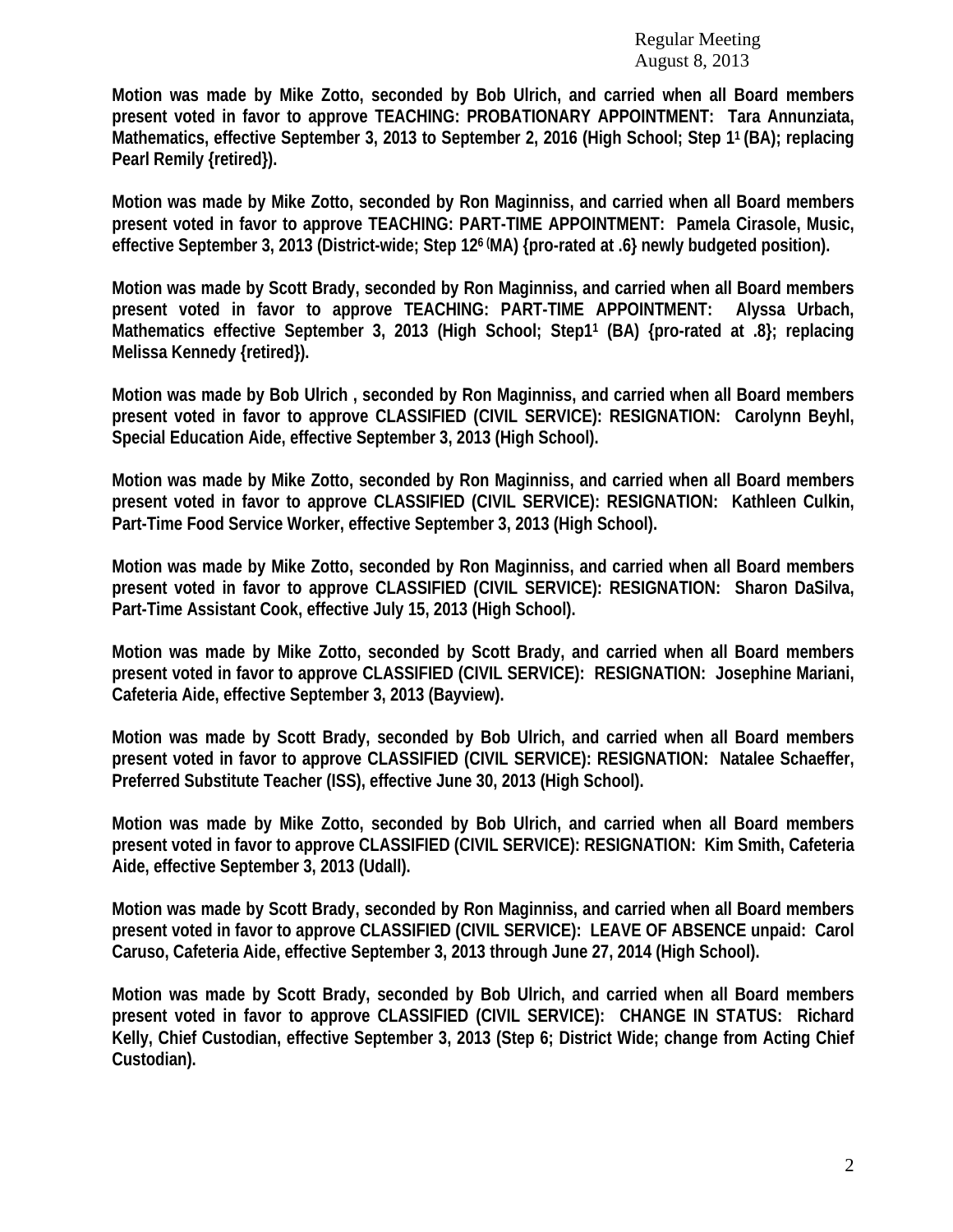**Motion was made by Scott Brady, seconded by Ron Maginniss, and carried when all Board members present voted in favor to approve CLASSIFIED (CIVIL SERVICE): PERMANENT APPOINTMENT: Debra Harrell, Cafeteria Aide, effective November 6, 2012 (Udall).** 

**Motion was made by Mike Zotto, seconded by Ron Maginniss, and carried when all Board members present voted in favor to approve CLASSIFIED (CIVIL SERVICE): PROBATIONARY APPOINTMENT: Tracie Cinquemani, Teacher Aide, effective September 3, 2013 (Step 1; Paul J. Bellew).** 

**Motion was made by Ron Maginniss, seconded by Bob Ulrich, and carried when all Board members present voted in favor to approve CLASSIFIED (CIVIL SERVICE): SUBSTITUTE CUSTODIAN(\$9.75/hr): Matthew Crawford, effective July 3, 2013.** 

**Motion was made by Ron Maginniss, seconded by Bob Ulrich, and carried when all Board members present voted in favor to approve CLASSIFIED (CIVIL SERVICE) CHANGE IN TITLE: Robert Verito, Acting Custodial Worker II, effective July 29, 2013 (Kirdahy/Westbrook; replacing R. Kelly who is now Acting Chief Custodian).** 

**Motion was made by Bob Ulrich, seconded by Annmarie LaRosa, and carried when all Board members present voted in favor to approve OTHER: INSTRUCTIONAL SWIM AND FAMILY SWIM PROGRAMS 2013-14: Supervisor (\$40/hr): Jeremy Robertson, Head Supervisor, Bob Kollar, KristiLee Schubert-Hender, Kerri Whalen-Mitchell, Andrew Culmo, Jamie Storeoshenko. LIFEGUARD (\$10/hr): Jack Berdolt, Ashely Carter, Jesse Cohen, Kristina Conste, Cailin Cosentino, Dan Cunningham, Ryan Derosa, Chris Fioravanti, Eric Harris, Kiera Kelly, Eric Kohlhoff, Dan Linder, Phoebe Meringolo, Courtney Salatto, Christina Shaw, Eric Smith, Chris Whalen, Piotr Wlodkowski.** 

**Motion was made by Bob Ulrich, seconded by Ron Maginniss, and carried when all Board members present voted in favor to approve OTHER: PREFERRED SUBSTITUTE: George Botsch, Preferred Substitute (ISS), effective September 3, 2013 (\$156.36 per day; High School; replacing N. Schaeffer {resigned}).** 

**Motion was made by Bob Ulrich, seconded by Ron Maginniss, and carried when all Board members present voted in favor to approve OTHER: SUBSTITUTE TEACHER (\$100 per diem): Nicole Constantino, effective September 4, 2013, student teacher; Samantha Escalera, effective September 4, 2013, student teacher; Melanie Hagerman, effective September 3, 2013, student teacher; Aimee Iuliucci, effective September 3, 2013, student teacher; Vincent Jacaruso, effective September 3, 2013, student teacher; \*Sarah Jagiello, effective September 4, 2013, student teacher; Annie Kelley, effective September 3, 2013, student teacher; Jonathan Kowalchuk, effective October 28, 2013, student teacher; Sarah Lino, effective September 3, 2013, student teacher; Corine Ann Maglione, effective October 28, 2013, student teacher; \*Jaclyn McCaffrey, effective October 21, 2013, student teacher; Kaila O'Neill, effective September 4, 2013, student teacher; Robert Orbach, effective September 3, 2013, student teacher; Kelley Rattinger, effective September 3, 2013, student teacher; William Rivas, effective September 3, 2013, student teacher.**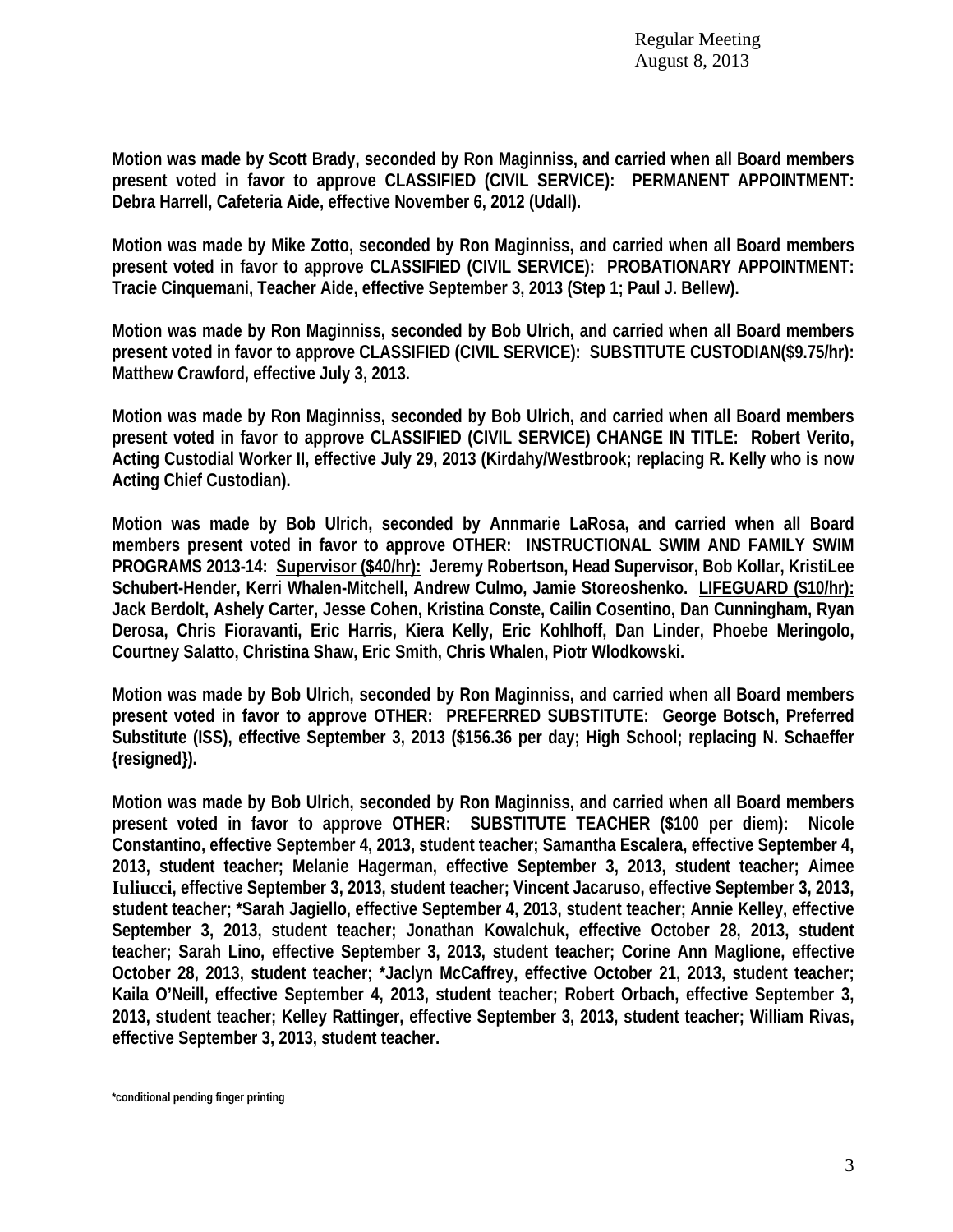**CURRICULUM UPDATE: Mrs. Burns welcomed Dr. Anne Rullan from the Three Village School District. Mrs. Burns discussed the recent testing scores for Grades 3-8. On September 3rd teachers**  will receive an overview of the testing results and on September 4<sup>th</sup> there will be workshops on **NYSUT and Rubric. More information will be going to the principals shortly. Dr. Rullan also spoke about the results of the Grades 3-8 testing and will be evaluating the data. The student's individual results will be mailed home directly from Eastern Suffolk BOCES. Teachers will have the student's results early in the school year.** 

## **REPORT OF BOARD COMMITTEES:**

**Finance: Bob Ulrich reported on the meeting that was held on 8/6/13. Some of the items reviewed were the, payroll summary report; internal claims audit report, system manager audit trail and warrants. Donations, special education contracts, cafeteria bids, 2013-14 Request for Proposal from Suffolk Transit, Resolutions and Eastern Suffolk BOCES contract were all discussed.** 

**Buildings and Grounds: Scott Brady reported on the meeting that was held on 8/6/13. Some of the topics discussed were the condition of some of the school building signs, building leases, ongoing maintenance of HVAC system and interior and exterior door hinges. Cameras in the High School and buzzer intercom should be operational in September.** 

**Motion was made by Bob Ulrich, seconded by Annmarie LaRosa, and carried when all Board members present voted in favor to approve the following Resolution for the 2013-14 Income Eligibility Guidelines for Free and Reduced Price Meals or Free Milk.** 

**Motion was made by Scott Brady, seconded by Bob Ulrich, and carried when all Board members present voted in favor to approve the following Special Education Contracts for the 2013-14: ACLD, Karin E. Burkhard, M.D., Cleary School for the Deaf, Harmony Heights, Henry Viscardi School, Home Care Therapies, LLC d/b/a Horizon Healthcare Staffing, Little Flower School District, Maryhaven Center for Hope, Metro Therapy, Inc., Nassau Suffolk Services for Autism/Behavioral Consultations, Nassau Suffolk Services for Autism, NYSARC, Inc. Suffolk Chapter; Summit School, The Hagedorn Little Village School.** 

**Motion was made by Bob Ulrich, seconded by Ron Maginniss, and carried when all Board members present voted in favor to approve the following donations: PAWS - \$7,300.00; Ahold Financial/Stop&Shop (Beach)- \$1,309.75; Ahold Financial/Stop&Shop (Manetuck) - \$954.36** 

**Motion was made by Bob Ulrich, seconded by Annmarie LaRosa, and carried when all Board members present voted in favor to approve the following 2013-2014 Bids: Bagels, Bread, Cheese Pizza Without Commodity-Commercial Product, Commodity Foods Direct Diversion, Dairy, Dishwashing Supplies, Drinks, Frozen, Grocery, Meat, Paper and Disposable Supply, Snacks, Snacks Choose Sensibly, Snacks Healthier Choice.** 

**Motion was made by Scott Brady, seconded by Ron Maginniss, and carried when all Board members present voted in favor to approve the 2013-2014 Request for Proposal: Suffolk Transit Service, Inc.** 

**Motion was made by Bob Ulrich, seconded by Scott Brady, and carried when all Board members present voted in favor to approve the 2013-2014 Eastern Suffolk BOCES Contract.**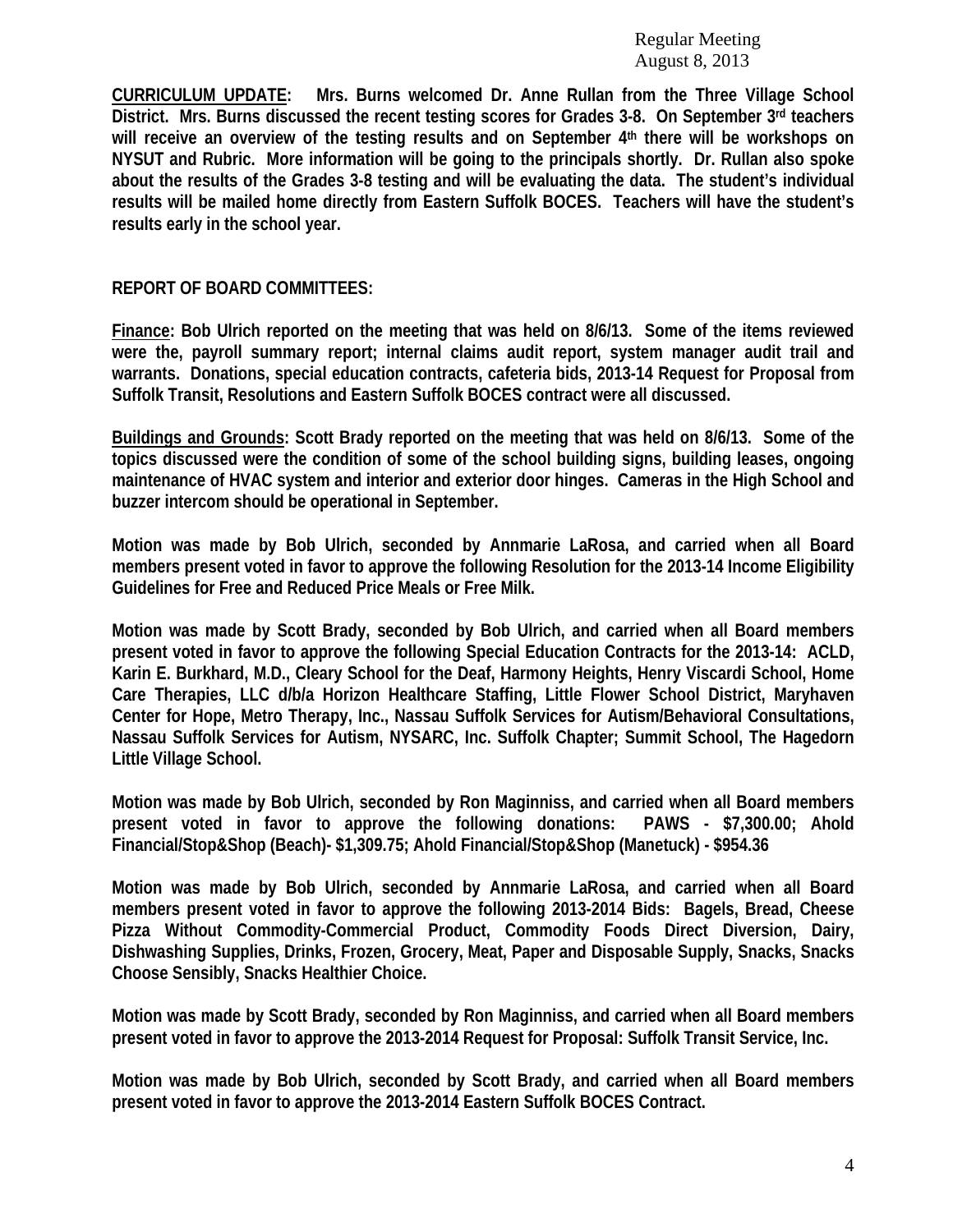**Motion was made by Scott Brady, seconded by Bob Ulrich, and carried when all Board members present voted in favor to approve the 2013-2014 Tax Levy Resolution.** 

**PRESIDENT'S REPORT:** 

**Mr. Gellar informed the audience that the district will have ninety percent of the two buildings rented. The process has gone well and they have made good headway.** 

**Motion was made by Annmarie LaRosa, seconded by Scott Brady, and carried when all Board members present voted in favor to approve WISE (West Islip Secretarial Employees) Agreement.** 

**Motion was made by Bob Ulrich, seconded by Scott Brady, and carried when all Board members present voted in favor to approve Memorandum of Agreement with WITA regarding Maria Simeone/part-time employment.** 

**Motion was made by Bob Ulrich, seconded by Scott Brady, and carried when all Board members present voted in favor to approve National Grid Lease subject to review by tenant and approval by counsel.** 

**Motion was made by Scott Brady, seconded by Annmarie LaRosa, and carried when all Board members present voted in favor to approve a three year lease with Housing Trust Fund Corporation subject to review by tenant and approval by counsel.** 

**Motion was made by Bob Ulrich, seconded by Scott Brady, and carried when all Board members present voted in favor to approve amendment of lease with Bridges Academy subject to review by tenant and approval by counsel.** 

**Motion was made by Scott Brady, seconded by Bob Ulrich, and carried when all Board members present voted in favor to approve amendment of lease with ASK US subject to review by tenant and approval by counsel.** 

**SUPERINTENDENT'S REPORT: Mr. Simon spoke about the goals and objectives the Board of Education set for 2012-13. He discussed each of the goals and updated the audience.** 

**NOTICES/REMINDERS:** 

**First Day of School for Teachers: Tuesday, September 3** 

**First Day of School for Students: Monday, September 9**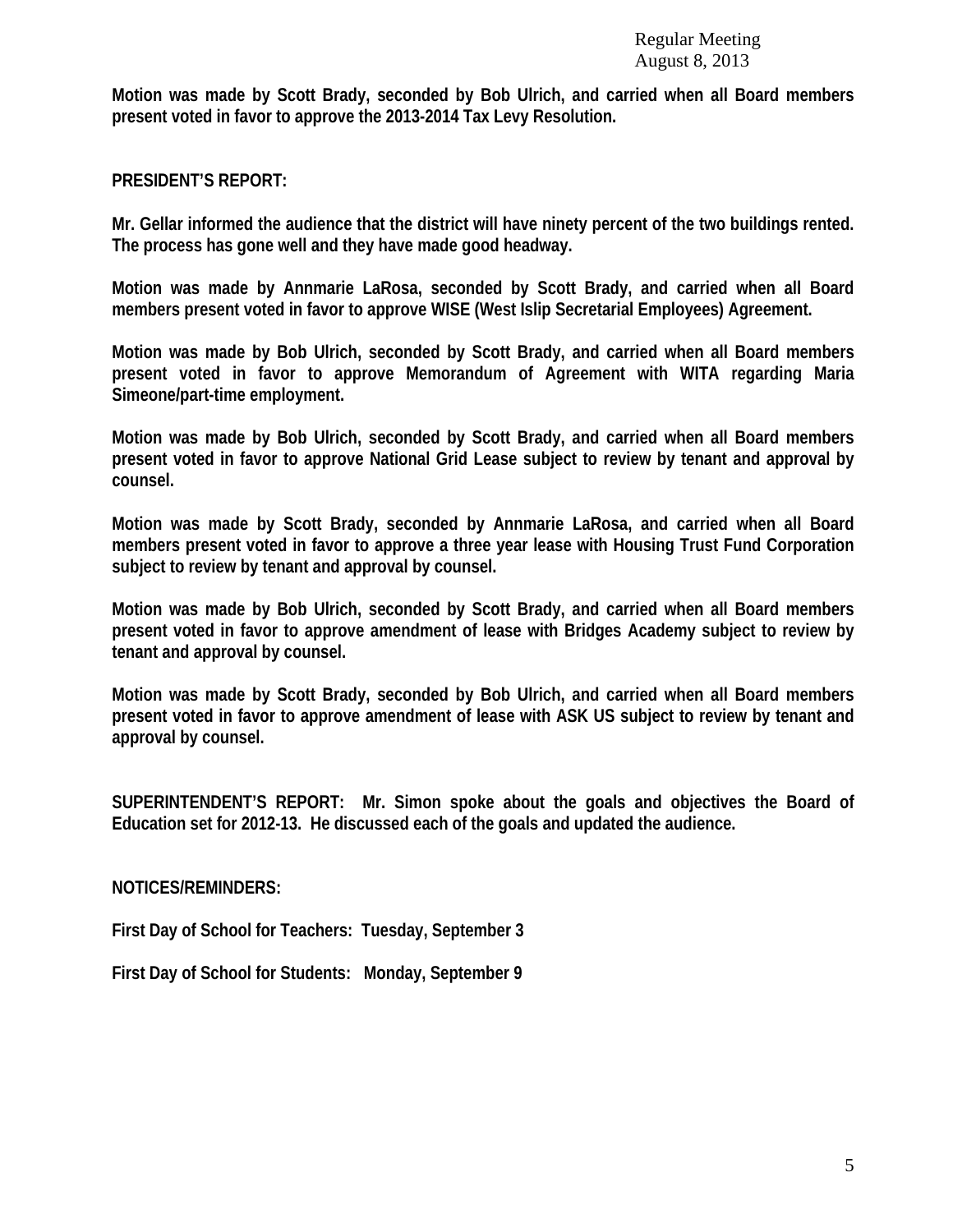**The following residents wished to speak during an "Invitation to the Public" - Mrs. Michelle Delaney, Mrs. Diane Larkin, Mrs. Catherine Artusa and Mrs. Doreen Hantchel.** 

**Mrs. Delaney, 62 Udalia Rd. West Islip – Mrs. Delaney asked about the raises and stipends that were approved in the July minutes and felt that these raises were not discussed at the budget meetings that took place earlier in the year. She wanted to know if the residents were voting on these increases when they voted on the budget in May. Mr. Gellar clarified that the stipends and raises given were not additions to the budget. They are given annually and are a cost saving measure since adding additional staff is more expensive. Mr. Simon also explained how the administrative staff has been cut extensively over the past three years. The stipends that are given to the remaining administrative staff are actually an eighty percent savings for the district.** 

**Mrs. Larkin, 31 Duffin Ave. West Islip – Mrs. Larkin spoke about how she has worked for the district for 15 years and was not pleased with the stipends and raises approved in the July 9th minutes. Mrs. Larkin is the president of the paraprofessional chapter of WITA and had to fight for not more than 2% for her staff. Mr. Gellar responded that the central administrators have taken no pay increases in, I believe, two out of the previous four years. All the other units do get a raise to some extent. Mr. Gellar went on to explain how the stipends are not an addition to the budget but are a savings to the district.** 

**Mrs. Artusa, 574 Peter Paul Drive, West Islip - Mrs. Artusa had questions and concerns regarding the district leasing to National Grid. As a parent, she is concerned about the many employees that will come in and out of the Kirdahy building over the course of six months. Mr. Gellar explained that all of National Grid's employees will be vetted and the amount of employees coming in and out will be contained. The employees will enter and exit from one door in the north hallway. Bridges Academy will be installing security cameras and the employees will be parking in the north parking lot. The district is satisfied with the security that is in place. This is a good rental opportunity and will raise \$40,000 over six months for the district. Mrs. Artusa also inquired about the dates of the furlough days. Mr. Simon told Mrs. Artusa that the dates will be decided in the near future. Mrs. Artusa also had questions regarding class size. Mr. Simon assured her there were no significant changes.** 

**Mrs. Hantzschel, 1129 Jefferson Ave, West Islip – Mrs. Hantzschel spoke about the budget and felt that raises should be reflected and explained when the budget is prepared in February, March and April so that the community has a better understanding. Mr. Gellar explained how these decisions are always made at the end of the school year and does not coincide with budget preparation. Mrs. Hantzschel also had concerns regarding National Grid employees. Mr. Gellar told Mrs. Hantzschel that National Grid does perform background checks on their employees. Lastly, Mrs. Hantzschel had inquiries regarding the reading curriculum. Mrs. Burns informed her that there will be a Parent Academy early in the school year for grades K – 8 in October and exact information will be posted on the school website.** 

**Motion was made by Ron Maginniss, seconded by Scott Brady, and carried when all Board members present voted in favor to adjourn to Executive Session at 9:30 PM for the purpose of discussing personnel, negotiations, and/or litigation.** 

**Meeting reconvened at 10:13 PM on motion by Annmarie LaRosa, seconded by Ron Maginniss and carried when all Board members present voted in favor.**